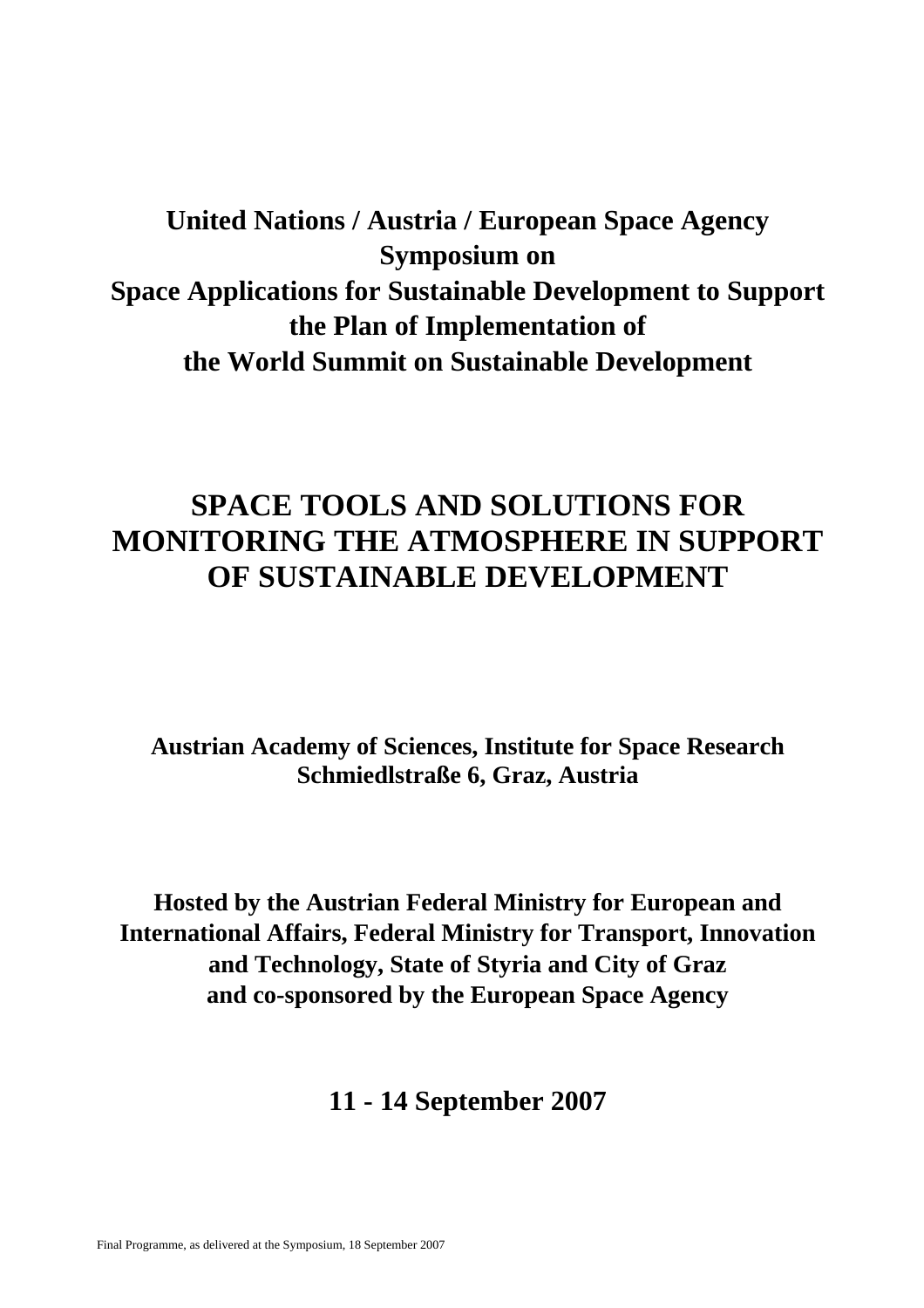#### **Honorary Committee (in alphabetical order):**

| H. Böck            | Head of the Department for International Organizations<br>Federal Ministry for European and International Affairs, Austria |
|--------------------|----------------------------------------------------------------------------------------------------------------------------|
| S. Camacho         | Former Director, Office for Outer Space Affairs, United Nations                                                            |
| K. Edlinger-Ploder | Member of the Government, State of Styria, Austria                                                                         |
| S. Nagl            | Mayor, City of Graz, Austria                                                                                               |
| I. Schädler        | Deputy Director General, Federal Ministry for Transport, Innovation                                                        |
|                    | and Technology, Austria                                                                                                    |
| F. Voves           | Governor, State of Styria, Austria                                                                                         |
| M. Wegscheider     | Member of the Government, State of Styria, Austria                                                                         |

#### **Programme Committee (in alphabetical order):**

| G. Agbaje      | National Space Research and Development Agency (NASRDA), Nigeria        |  |  |
|----------------|-------------------------------------------------------------------------|--|--|
| W. Balogh      | Office for Outer Space Affairs, United Nations                          |  |  |
| H. Böck        | Federal Ministry for European and International Affairs                 |  |  |
|                | (Chairman of the Programme Committee)                                   |  |  |
| G. Brachet     | Chairman, United Nations Committee on the Peaceful Uses of Outer Space  |  |  |
| L. Canturk     | Office for Outer Space Affairs, United Nations                          |  |  |
| M-E. De Vel    | European Space Agency, France                                           |  |  |
| J. Higgins     | National Aeronautics and Space Administration, United States of America |  |  |
| G. Juen        | Federal Ministry for European and International Affairs                 |  |  |
| A. Kleinsasser | Federal Ministry for Transport, Innovation and Technology, Austria      |  |  |
| O. Koudelka    | Joanneum Research and Graz University of Technology, Austria            |  |  |
| P. Martinez    | South African National Working Group on Space Science and Technology    |  |  |
| V. Moutarlier  | <b>GMES Bureau, European Commission</b>                                 |  |  |
| J. Ortner      | EURISY, France                                                          |  |  |
| W. Riedler     | Austrian Academy of Sciences, Austria                                   |  |  |
| N. Shah        | Pakistan Space and Upper Atmosphere Research Commission (SUPARCO)       |  |  |
| L.L. Tieszen   | US Geological Survey (USGS), United States of America                   |  |  |

#### **Local Organizing Committee (in alphabetical order):**

| A. Fuchs-Fehringer | <b>Graz Tourism</b>                     |
|--------------------|-----------------------------------------|
| A. Jud             | Joanneum Research                       |
| G. Haubenhofer     | City of Graz                            |
| O. Koudelka        | Joanneum Research                       |
| B. Reisenberger    | Joanneum Research                       |
| W. Riedler         | Austrian Academy of Sciences (Chairman) |
| A. Rupprecht       | State of Styria                         |

#### Focal Point:

Werner Balogh Programme Officer Committee Services and Research Section Office for Outer Space Affairs United Nations Office at Vienna P.O. Box 500, A-1400 Vienna, Austria Phone:  $(+43)$  01-26060-4952 Fax:  $(+43)$  01-26060-7-4952 Email: werner.balogh@unvienna.org

#### Local Organizer:

JOANNEUM RESEARCH Forschungsgesellschaft mbH Otto Koudelka Institute of Applied Systems Technology Inffeldgasse 12, A-8010 Graz, Austria

Birgit Reisenberger Joanneum Research, Steyrergasse 17, A-8010 Graz Phone: (+43) 0699 1876 1256 FAX: (+43) 0316 876 1404 Email: birgit.reisenberger@joanneum.at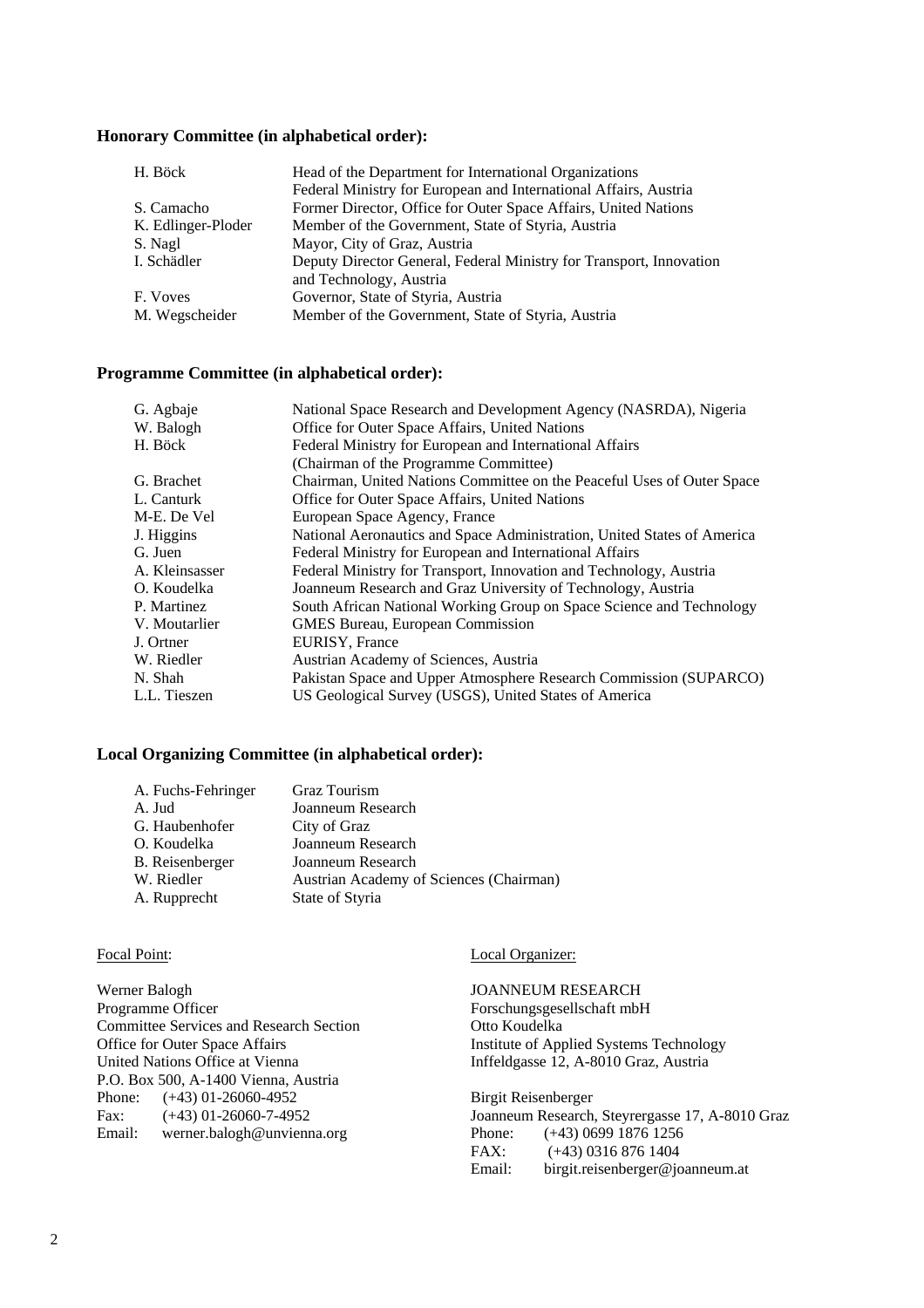## **Tuesday, 11 September 2007**

| Morning<br>09:00  | <b>Opening session</b><br>Master of Ceremony: Willibald Riedler, Austrian Academy of Sciences                                                                                              |                                                                                                                                                                                                                                                                                                                                                                                      |
|-------------------|--------------------------------------------------------------------------------------------------------------------------------------------------------------------------------------------|--------------------------------------------------------------------------------------------------------------------------------------------------------------------------------------------------------------------------------------------------------------------------------------------------------------------------------------------------------------------------------------|
| 09:10             | <b>Opening Ceremony</b>                                                                                                                                                                    |                                                                                                                                                                                                                                                                                                                                                                                      |
|                   | Welcome / Opening Remarks                                                                                                                                                                  | Wolfgang Baumjohann, Austrian Academy of<br>O<br><b>Sciences</b><br>Helmut Böck, Federal Ministry for European<br>O<br>and International Affairs<br>Ulrike Rohrmeister (Ms.), Federal Ministry<br>$\circ$<br>for Transport, Innovation and Technology<br>Siegfried Nagl, City of Graz<br>$\circ$<br>Hans Haubold, United Nations Office for<br>$\circ$<br><b>Outer Space Affairs</b> |
| 10:00             | <b>Keynote Addresses</b><br>Chairperson: Helmut Böck, Federal Ministry for European and International Affairs<br>Rapporteur: Levent Canturk, United Nations Office for Outer Space Affairs |                                                                                                                                                                                                                                                                                                                                                                                      |
| 10:05             | Tomorrow's Climate - Today's Challenge for<br>Sustainable Development                                                                                                                      | Lučka K. Kajfež-Bogataj (Ms.), IPCC                                                                                                                                                                                                                                                                                                                                                  |
| 10:35             | Socio-economic Benefit Assessment of Global<br><b>Earth Observations</b>                                                                                                                   | Michael Obersteiner, International Institute for<br>Applied Systems Analysis                                                                                                                                                                                                                                                                                                         |
| 11:05             | Coffee/Tea Break                                                                                                                                                                           |                                                                                                                                                                                                                                                                                                                                                                                      |
| $11:00-$<br>12:30 | <b>Press Conference</b>                                                                                                                                                                    | $(by$ invitation $)$                                                                                                                                                                                                                                                                                                                                                                 |
| 11:30             | Objectives of the 2007 Symposium and Review of the 2006 Symposium<br>Chairperson: Johannes Ortner, EURISY<br>Rapporteur: Levent Canturk, United Nations Office for Outer Space Affairs     |                                                                                                                                                                                                                                                                                                                                                                                      |
| 11:35             | Objectives of the 2007 Symposium                                                                                                                                                           | Helmut Böck, Federal Ministry for European and<br><b>International Affairs</b><br>Werner Balogh, United Nations Office for Outer<br>Space Affairs                                                                                                                                                                                                                                    |
| 12:00             | Review of the 2006 Symposium                                                                                                                                                               | Thi Kim Oanh Nguyen (Ms), Asian Institute of<br>Technology, Thailand<br>Lawrence Friedl, NASA, United States                                                                                                                                                                                                                                                                         |
| 12:25             | Lunch                                                                                                                                                                                      |                                                                                                                                                                                                                                                                                                                                                                                      |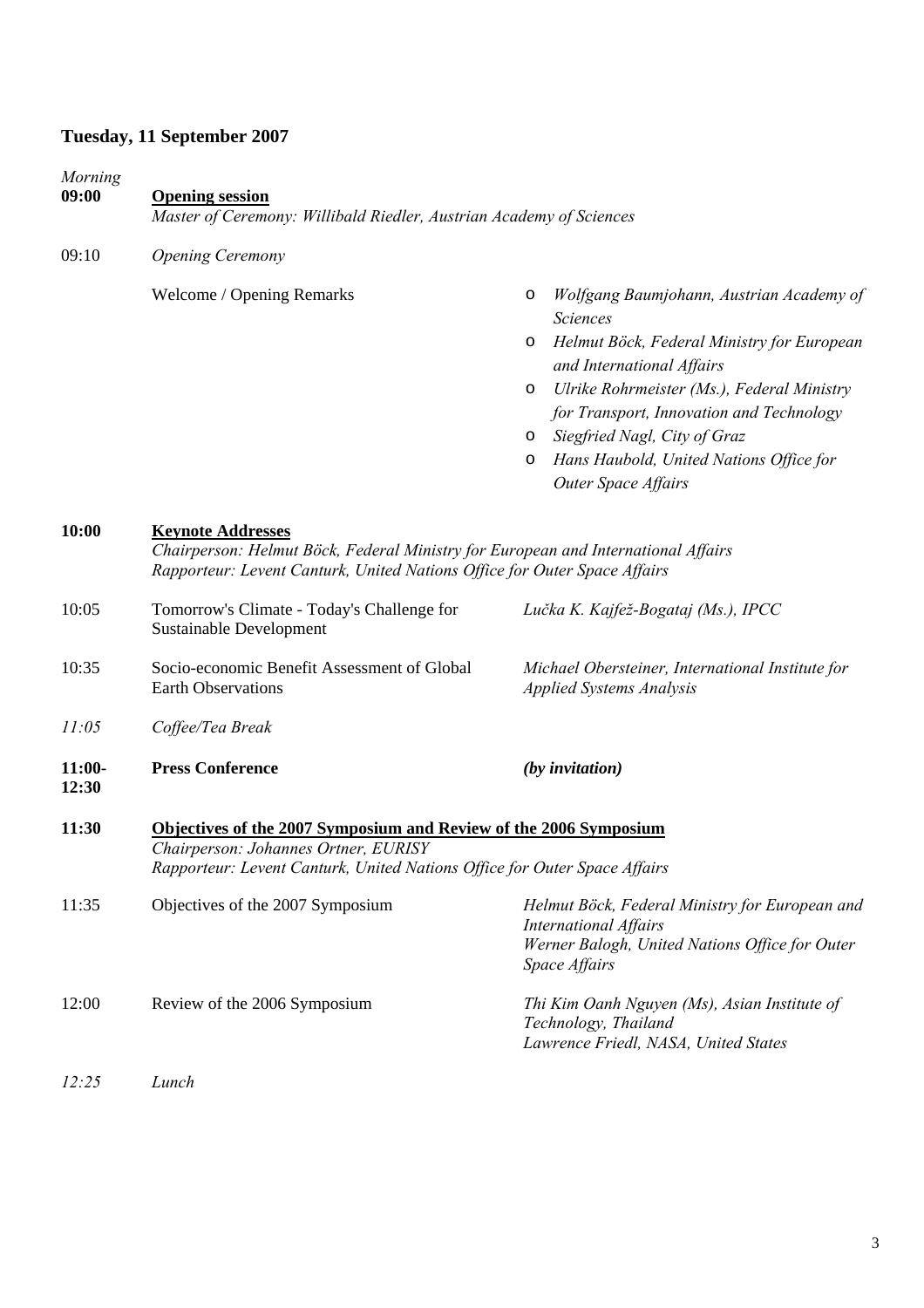| Afternoon<br>14:00 | <b>Overview of Earth Observations, Satellite Applications, and Atmospheric Monitoring</b><br>Chairperson: Johannes Ortner, EURISY<br>Rapporteur: Levent Canturk, United Nations Office for Outer Space Affairs                   |                                                                                                                                                         |
|--------------------|----------------------------------------------------------------------------------------------------------------------------------------------------------------------------------------------------------------------------------|---------------------------------------------------------------------------------------------------------------------------------------------------------|
| 14:05              | Overview of Satellite Capabilities and Remote<br>Sensing for Monitoring the Atmosphere and<br>Review Uses in Air Quality and Other Applications                                                                                  | Sundar Christopher, University of Alabama in<br>Huntsville, United States<br>Jill Engel-Cox (Ms.), Battelle Memorial Institute,<br><b>United States</b> |
| 15:00              | <b>Global and Regional Initiatives</b><br>Chairperson: Ulrike Rohrmeister (Ms.), Federal Ministry for Transport, Innovation and Technology<br>Rapporteur: Virginia Fernandez Ramos (Ms.), National Environmental Agency, Uruguay |                                                                                                                                                         |
| 15:05              | Activities within the WMO Space Programme                                                                                                                                                                                        | Jerome Lafeuille, WMO                                                                                                                                   |
| 15:30              | Coffee/Tea Break                                                                                                                                                                                                                 |                                                                                                                                                         |
| 15:50              | Recent Progress with GMES and GMES<br>Atmosphere Service                                                                                                                                                                         | Robert Lowson, European Environment Agency<br>and GMES Bureau, European Commission                                                                      |
| 16:15              | Presentations by participants<br>(10 min, except otherwise noted):                                                                                                                                                               |                                                                                                                                                         |
|                    | Indian Space Programme and its Contributions to<br>Atmosphere and Climate Change Surveillance for<br>Sustainable Development (20 min)                                                                                            | Cheljuri B.S.Dutt, Indian Space Research<br>Organisation (ISRO), ISRO Geosphere Biosphere<br>Programme                                                  |
|                    | Space Tools and Solutions for Monitoring the<br>Atmosphere in Support of Sustainable<br>Development                                                                                                                              | Munaf Ali, General Organization of Remote<br>Sensing (GORS), Syria                                                                                      |
|                    | Ministry of Planning and Development<br>Cooperation                                                                                                                                                                              | Ashwinie Boedhoe-Hemai (Ms.), Ministry of<br>Planning and Development Cooperation,<br>Suriname                                                          |
|                    | The Gambia Environment Information<br>Management System in Support to Sustainable<br>Development                                                                                                                                 | Ebrima L. Ceesay, National Environmental<br>Agency, The Gambia                                                                                          |
|                    | Space Tools and Applications in the Context of<br>National Spatial Data Infrastructure in Nepal                                                                                                                                  | Raja Ram Chhatkuli, Department of Survey<br>National Geographic Information Infrastructure<br>Programme (NGIIP), Nepal                                  |
|                    | Small Satellite Technologies for Atmospheric<br>Monitoring                                                                                                                                                                       | Juan A. Fernandez-Saldivar, Mexico, presently at<br>the Surrey Space Centre, University of Surrey, UK                                                   |
|                    | Monitoring the Atmosphere Using Meteorological<br>Satellites in Support of Sustainable Development<br>for Africa                                                                                                                 | Joan Kabaselleh (Ms.), IGAD Climate Prediction<br>and Application Centre, Kenya                                                                         |
| 18:00<br>19:30     | Transfer<br>Reception by the Governor of the State of Styria                                                                                                                                                                     | Weißer Saal                                                                                                                                             |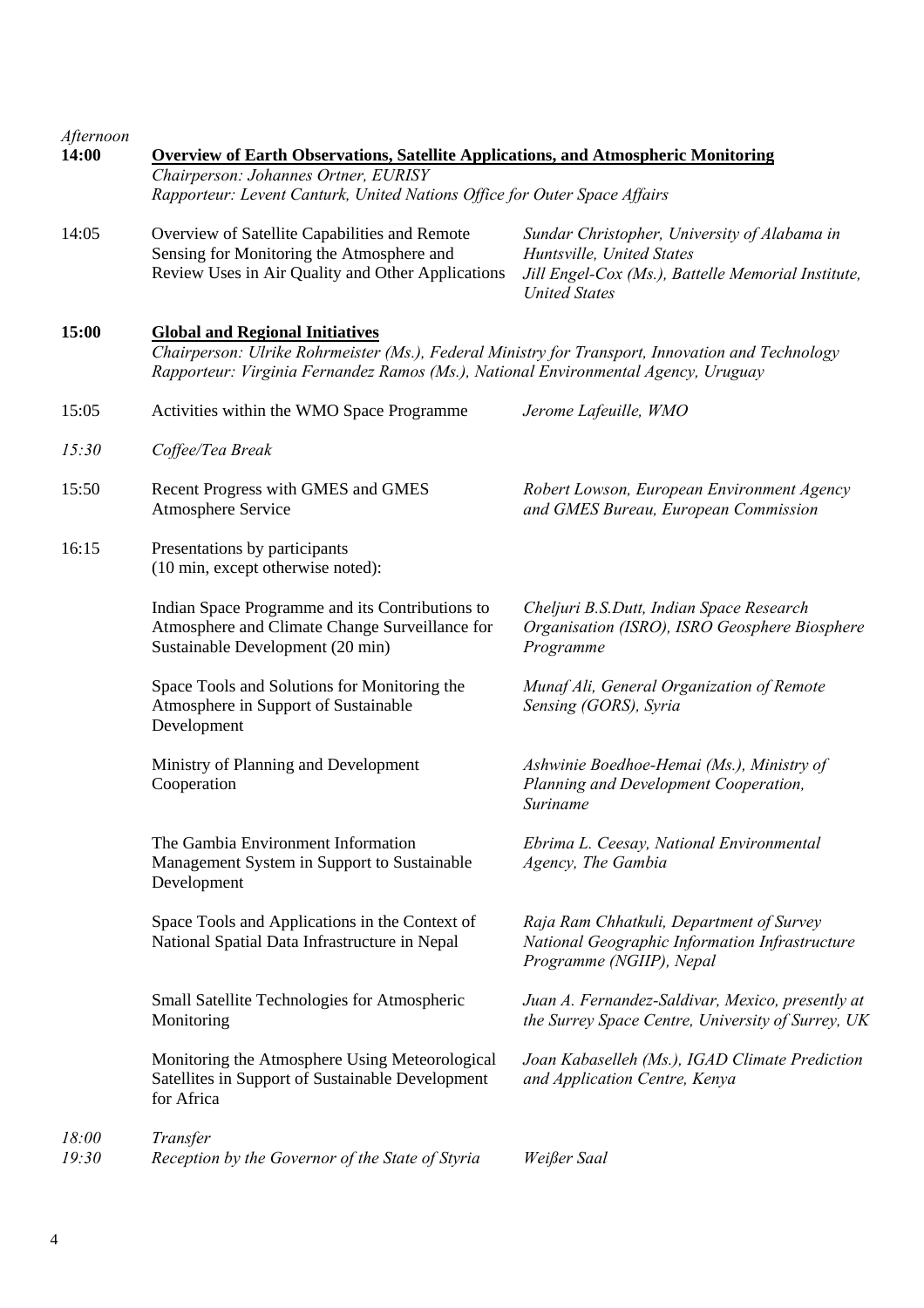# **Wednesday, 12 September 2007**

| Morning<br>09:00 | <b>Space Tools for Atmosphere Monitoring</b><br>Chairperson: Otto Koudelka, Joanneum Research, Austria<br>Rapporteur: José Santos, Facultad de Ingenieria Maritima, Ecuador |                                                                                                                                                                                       |  |
|------------------|-----------------------------------------------------------------------------------------------------------------------------------------------------------------------------|---------------------------------------------------------------------------------------------------------------------------------------------------------------------------------------|--|
| 09:05            | EUMETCast/GEONETCast                                                                                                                                                        | Vincent Gabaglio, EUMETSAT                                                                                                                                                            |  |
| 09:30            | <b>CEOS Virtual Constellations:</b><br>Atmospheric Composition                                                                                                              | Lawrence Friedl, NASA, United States                                                                                                                                                  |  |
| 09:55            | Space Tools for Atmosphere Monitoring: GMES<br><b>PROMOTE</b>                                                                                                               | Thilo Erbertseder, GMES PROMOTE, DLR                                                                                                                                                  |  |
| 10:20            | Coffee/Tea Break                                                                                                                                                            |                                                                                                                                                                                       |  |
| 10:40            | African Monitoring of the Environment for<br>Sustainable Development (AMESD)                                                                                                | Vincent Gabaglio, EUMETSAT                                                                                                                                                            |  |
| 11:05            | Ground Monitoring Using Satellite<br>Communications                                                                                                                         | Otto Koudelka, Joanneum Research, Austria                                                                                                                                             |  |
| 11:30            | Presentations by participants (10 min each):                                                                                                                                |                                                                                                                                                                                       |  |
|                  | The Philippine National Meteorological and<br>Hydrological Service (NMHS): Its Products and<br>Services for Sustainable Development                                         | Carina Lao (Ms.), Philippine Atmospheric,<br>Geophysical and Astronomical Services<br>Administration (PAGASA), The Philippines                                                        |  |
|                  | Space Tools and Solution for Monitoring the<br>Atmosphere in Sustainable Development                                                                                        | Nacima Rachedi (Ms.), Algerian Space Agency,<br>Algeria                                                                                                                               |  |
|                  | The Recent Activities of Atmospheric Chemistry<br>Remote Sensing in NSMC/CMA                                                                                                | Peng Zhang, China Meteorological<br>Administration (CMA), China                                                                                                                       |  |
| 12:00            | Lunch                                                                                                                                                                       | Dedicated tables will be set aside at lunch time<br>for participants to discuss specific issues with<br>speakers:<br>Table 1: EUMETCast/GEONETCast<br>Table 2: Aerosol Remote Sensing |  |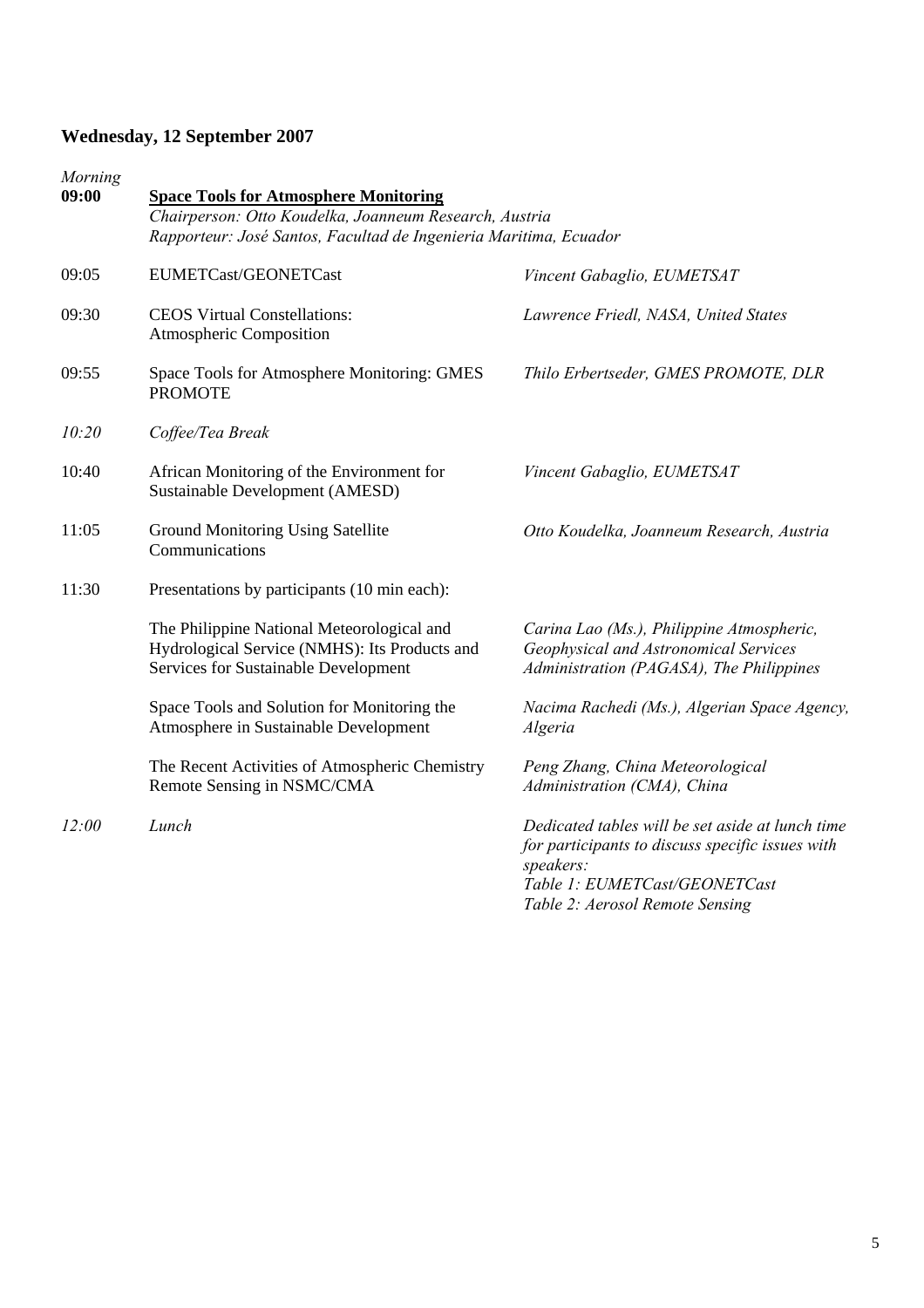| Afternoon<br>13:30 | <b>Air Quality - Ozone and Particulate Matter</b><br>Chairperson: Lawrence Friedl, NASA, United States<br>Rapporteur: Amin Shaban, Lebanese National Council for ScientificResearch, Lebanon                                               |                                                                                                                                                    |  |
|--------------------|--------------------------------------------------------------------------------------------------------------------------------------------------------------------------------------------------------------------------------------------|----------------------------------------------------------------------------------------------------------------------------------------------------|--|
| 13:35              | Who's Air Do We Breath? Addressing Air<br>Pollution Issues on Regional and Continental Scales<br>Presentation on global particulate matter air<br>pollution and quality, cross-border transport, and<br>regional/local air quality impacts | Sundar Christopher, University of Alabama in<br>Huntsville, United States                                                                          |  |
| 14:00              | Variability of Aerosol Index, Ultra-violet Radiation<br>and Ozone from Satellite Observations over Nigeria<br>and their Potential Uses                                                                                                     | Z. Debo Adeyewa, Federal University of<br>Technology, Nigeria                                                                                      |  |
| 14:25              | Satellite & Ground-based Aerosol Monitoring in<br>Pakistan                                                                                                                                                                                 | Badar Ghauri, SUPARCO, Pakistan                                                                                                                    |  |
| 14:50              | Coffee/Tea Break                                                                                                                                                                                                                           |                                                                                                                                                    |  |
| 15:10              | Satellite Data and Air Quality Forecasting                                                                                                                                                                                                 | Jill Engel-Cox (Ms.), Battelle Memorial Institute,<br><b>United States</b>                                                                         |  |
| 15:35              | Satellite Air Quality Remote Sensing in South<br>Africa                                                                                                                                                                                    | Theo Fischer, Environmental Science Associate -<br>Satellite Application Centre - Satellite Air Quality<br>Remote Sensing Consortium, South Africa |  |
| 16:00              | Urban Air Quality Monitoring in the Philippines                                                                                                                                                                                            | Genevieve Rose Lorenzo (Ms.), Manila<br>Observatory, The Philippines                                                                               |  |
| 16:25              | Presentations by participants (10 min each):                                                                                                                                                                                               |                                                                                                                                                    |  |
|                    | Researches of Atmospheric Air Quality in<br>Uzbekistan                                                                                                                                                                                     | Lyudmila Shardakova (Ms.), Research<br>Hydrometeorological Institute (NIGMI) of<br>Uzhydromet, Uzbekistan                                          |  |
|                    | Using the Software of Environmental Manual and<br>GIS for Green House Gas Emission and<br><b>Environmental Pollution Abatement</b>                                                                                                         | Minh Y. Tran (Ms.), Space Technology Institute,<br>Vietnamese Academy for Sciences and<br>Technology, Vietnam                                      |  |
|                    | Urban Climate Analysis on the Land Use and Land<br>Cover Change (LULC) in Bandung-Indonesia with<br>Remote Sensing and GIS                                                                                                                 | Laras Tursilowati (Ms.), Center for Atmospheric<br>Sciences and Climate Application, LAPAN,<br>Indonesia                                           |  |
|                    | Remote Sensing in Uganda                                                                                                                                                                                                                   | Vensar Baryomu, Department of Meteorology,<br>Uganda                                                                                               |  |
| 17:00<br>17:30     | Transfer<br>Visit of the assembly hall of the Styrian Government<br>"Landhaus" and the Armoury "Landeszeughaus"<br>$(15^{th}$ century)                                                                                                     |                                                                                                                                                    |  |
| 19:00              | Reception by the Mayor of Graz                                                                                                                                                                                                             | City Hall, Old Town Graz                                                                                                                           |  |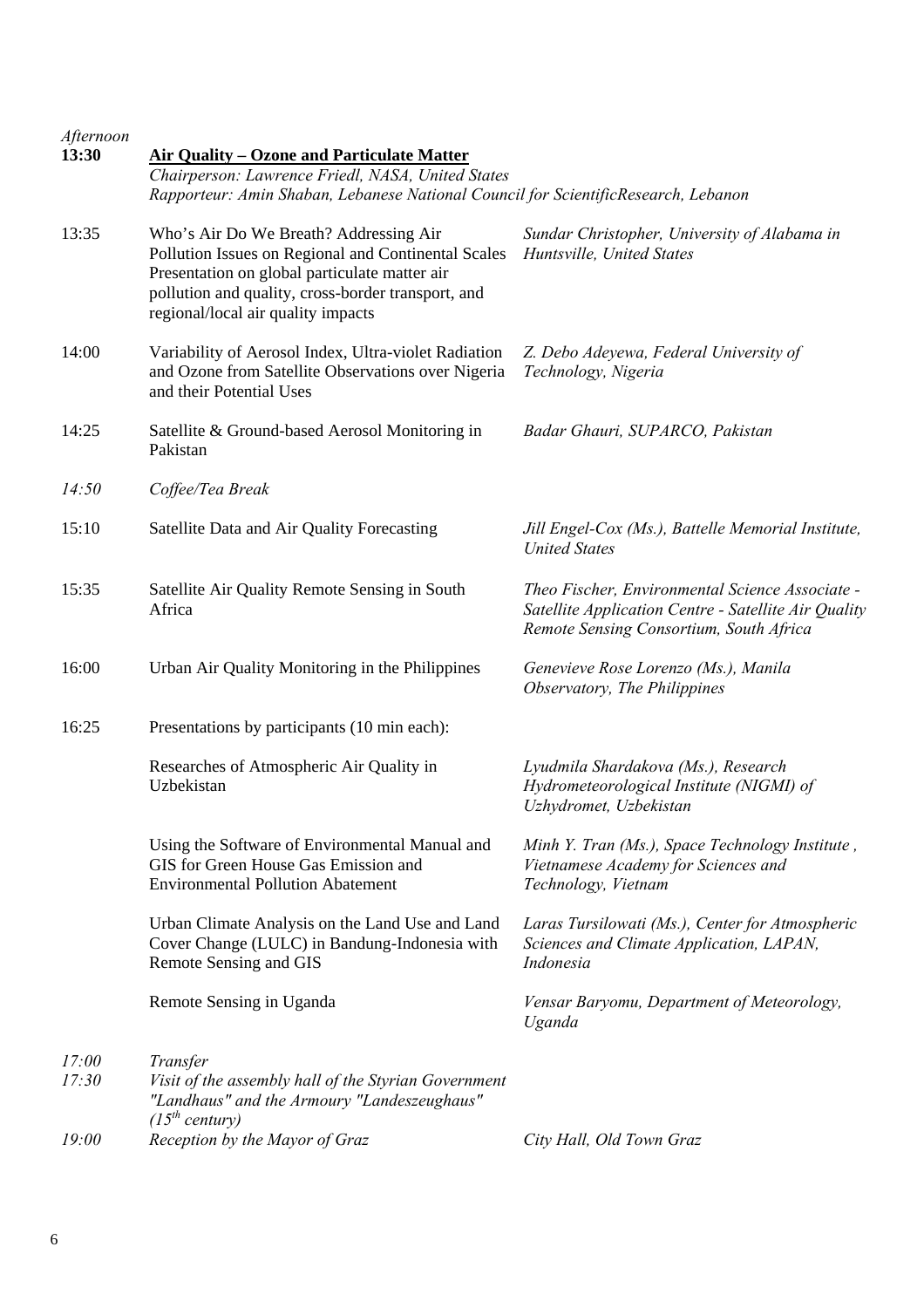## **Thursday, 13 September 2007**

| Morning<br>09:00 |                                                                                                                                                                                                                     |                                                                                                                                                                                                                     |  |
|------------------|---------------------------------------------------------------------------------------------------------------------------------------------------------------------------------------------------------------------|---------------------------------------------------------------------------------------------------------------------------------------------------------------------------------------------------------------------|--|
|                  | <b>Climate Change and Weather</b><br>Chairperson: Michael Obersteiner, International Institute for Applied Systems Analysis<br>Rapporteur: Theodore Michael Marguerite, National Meteorological Service, Seychelles |                                                                                                                                                                                                                     |  |
| 09:05            | Remote Sensing and Monitoring the Land Surface<br>for Sustainable Development: Desertification,<br>Carbon Sequestration, and Sustainable<br>Interventions                                                           | Larry L. Tieszen and G. Gray Tappan, USGS,<br><b>United States</b>                                                                                                                                                  |  |
| 09:30            | Climate Change Monitoring and Atmospheric<br>Change Analysis by Occultation                                                                                                                                         | Andrea Steiner (Ms.), University of Graz, Austria                                                                                                                                                                   |  |
| 09:55            | EMMA/METEOALARM/BRAHMATWINN -<br>A Warning and Risk Management System                                                                                                                                               | Michael Staudinger, Central Institute for<br>Meteorology and Geodynamics, Austria                                                                                                                                   |  |
| 10:20            | United Nations Platform for Space-based<br>Information for Disaster Management and<br>Emergency Response (UN-SPIDER)                                                                                                | Werner Balogh, United Nations Office for Outer<br>Space Affairs                                                                                                                                                     |  |
| 10:40            | Coffee/Tea Break                                                                                                                                                                                                    |                                                                                                                                                                                                                     |  |
| 11:00            | Presentations by participants (10 min each):                                                                                                                                                                        |                                                                                                                                                                                                                     |  |
|                  | The Meteorological Natural Disasters Warning<br>System of Thailand                                                                                                                                                  | Somchai Baimoung, Thai Meteorological<br>Department, Thailand                                                                                                                                                       |  |
|                  | Application of Satellite Imageries for Monitoring<br>Atmospheric Events and Sustainable Development<br>in Bangladesh                                                                                                | Surajit Kumar Saha, Bangladesh Meteorological<br>Department, Bangladesh                                                                                                                                             |  |
|                  | Atmosphere Monitoring of the Marsh Zones in Iraq<br>to Support the Sustainable Development                                                                                                                          | Abdulkareem A. A. Mohammed, Ministry of<br>Science & Technology, Iraq                                                                                                                                               |  |
|                  | Satellite Remote Sensing for Coastal Engineering                                                                                                                                                                    | Iskander Tlili, Ministry of Equipment, Habitat and<br>Territory, Tunisia                                                                                                                                            |  |
| 12:00            | Lunch                                                                                                                                                                                                               | Dedicated tables will be set aside at lunch time<br>for participants to discuss specific issues with<br>speakers:<br>Table: Center for Earth Resources Observation<br>and Science (EROS) and access to Landsat data |  |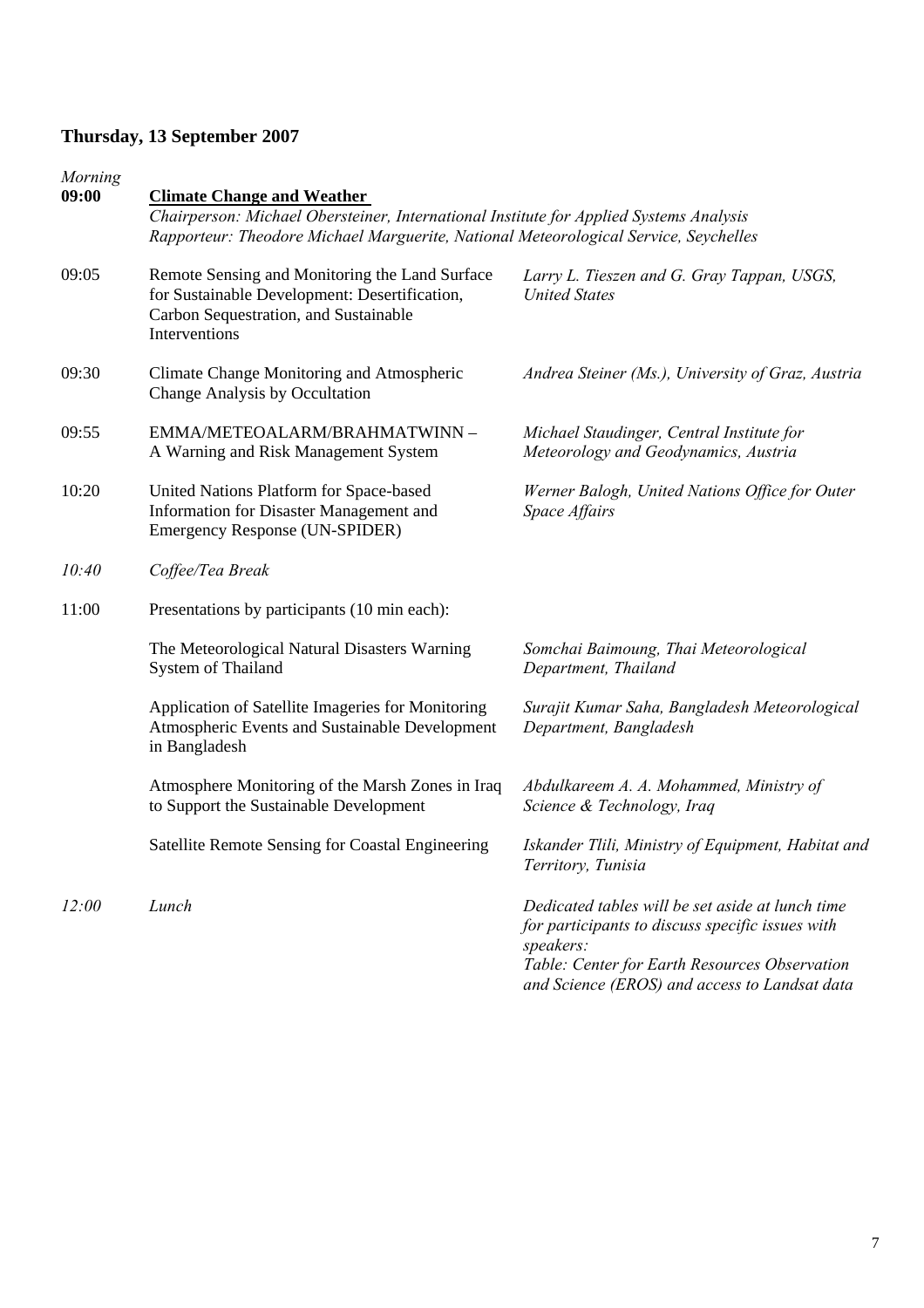| Afternoon<br>13:30 | <b>Interactive Training on Satellite Tools and Applications for Air Quality</b><br>Trainers: Sundar Christopher, Jill Engel-Cox (Ms.), Pawan Gupta, Representatives of the GEO User<br>Interface Committee                                                                                                                                                                                                          |                  |  |
|--------------------|---------------------------------------------------------------------------------------------------------------------------------------------------------------------------------------------------------------------------------------------------------------------------------------------------------------------------------------------------------------------------------------------------------------------|------------------|--|
| 13:35              | The training session features scenarios, data<br>assessment and image analysis techniques and use<br>of relevant online resources to convey the benefits<br>and challenges of using space-based tools in<br>assessing actual atmospheric events (e.g., a major<br>wildfire, large dust storm, regional air pollution<br>event). Trainers will guide and instruct the teams<br>throughout this interactive training. | All participants |  |
|                    | Case Study 1: Northern India, Nepal, and<br>Bangladesh<br>Case Study 2: North-eastern Egypt, Israel, and<br>western Jordan<br>Case Study 3: South-eastern United States<br>$\overline{\phantom{a}}$<br>Case Study 4: Greece<br>$\overline{\phantom{a}}$                                                                                                                                                             |                  |  |
| 15:10              | Coffee/Tea Break                                                                                                                                                                                                                                                                                                                                                                                                    |                  |  |
| 15:30              | <b>Resume Training</b>                                                                                                                                                                                                                                                                                                                                                                                              |                  |  |
| 16:40              | Discussion<br>Participants discuss the training activities, their<br>approaches, and the benefits and challenges to<br>accessing data and using space-based tools                                                                                                                                                                                                                                                   | All participants |  |
| 17:30              | Transfer                                                                                                                                                                                                                                                                                                                                                                                                            |                  |  |
| 18:00              | Reception at the Brewery Puntigam                                                                                                                                                                                                                                                                                                                                                                                   |                  |  |

## **Friday, 14 September 2007**

| Morning |                                                                                                                                                                                                    |                                                                                                                                                |  |
|---------|----------------------------------------------------------------------------------------------------------------------------------------------------------------------------------------------------|------------------------------------------------------------------------------------------------------------------------------------------------|--|
| 9:00    | <b>Follow-Up Activities and Working Group Meetings</b>                                                                                                                                             |                                                                                                                                                |  |
|         | Chairperson: Jill Engel-Cox (Ms.), Battelle Memorial Institute, United States                                                                                                                      |                                                                                                                                                |  |
|         | Rapporteur: Laras Tursilowati (Ms.), National Institute of Aeronautics and Space (LAPAN), Indonesia                                                                                                |                                                                                                                                                |  |
| 09:05   | United Nations-affiliated Regional Centres for<br>Space Science and Technology Education<br>(Brazil/Mexico, India, Morocco, Nigeria,<br><b>Education Curricula</b> )                               | Adelia Aquino (Ms.), United Nations Office for<br><b>Outer Space Affairs</b>                                                                   |  |
| 09:30   | Proposed Week-long Air Quality Training<br>Presentation and discussion of a possible training<br>curriculum for a training course on large- scale<br>monitoring of air pollution using satellites. | Thi Kim Oanh Nguyen (Ms), Asian Institute of<br>Technology, Thailand<br>Lawrence Friedl, GEO User Interface Committee,<br><b>United States</b> |  |